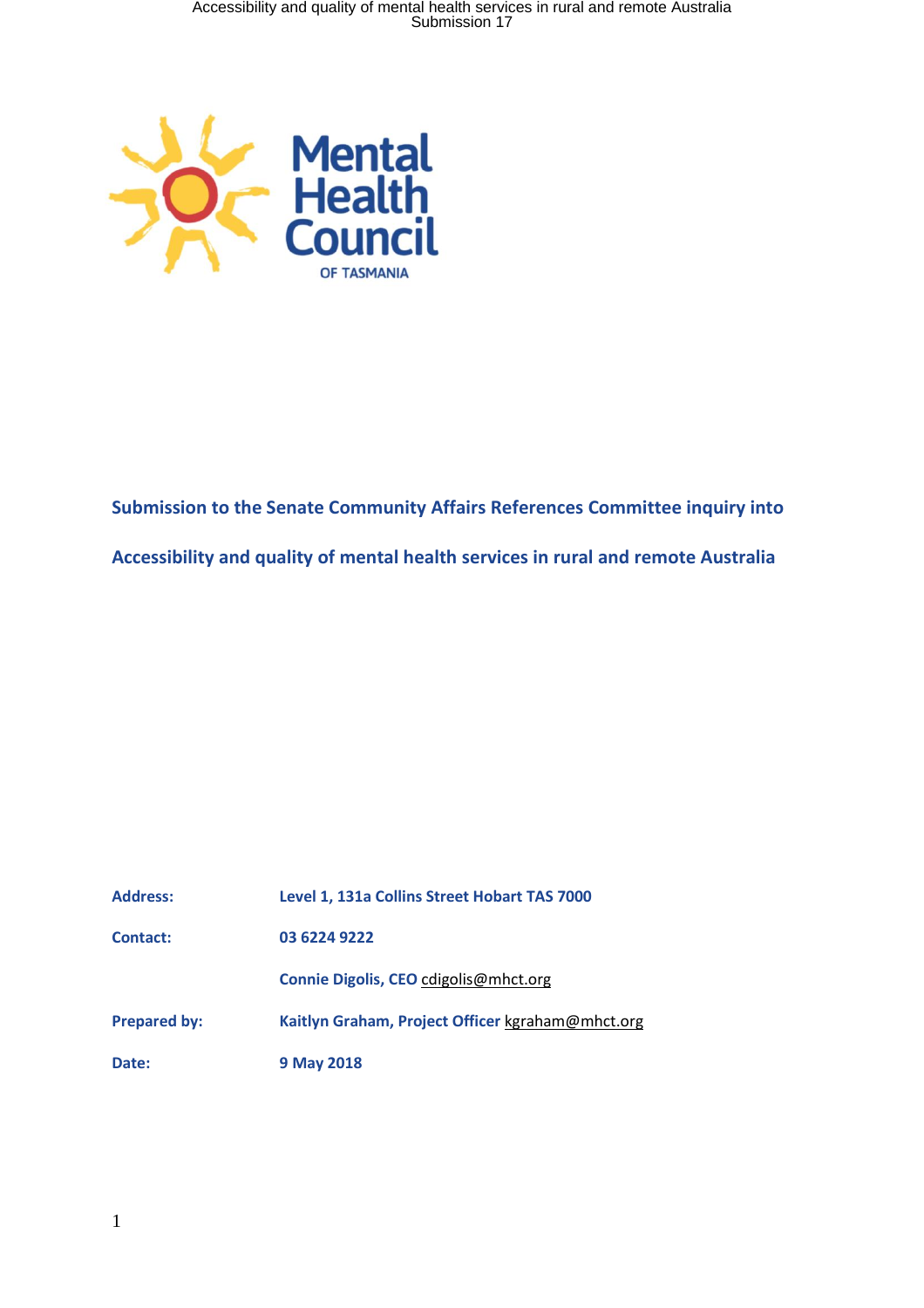#### **Preface**

The Mental Health Council of Tasmania (MHCT) is a member based peak body. We represent and promote the interests of community managed mental health services and have a strong commitment to enabling better mental health and wellbeing outcomes for every Tasmanian. MHCT welcomes the opportunity to respond to the Senate Community Affairs References Committee's inquiry into the accessibility and quality of mental health services in rural and remote Australia.

MHCT's submission is based upon consultation with our members and the broader public, both in direct response to this inquiry, and through previous consultations. To ensure a broad range of input from all regions of Tasmania, MHCT developed and distributed an online survey as our primary consultation method. This method has allowed for feedback from consumers, carers and family members, service providers, and other community members with direct or indirect involvement with the mental health sector, such as emergency service responders, teachers, nurses etc. MHCT wishes to emphasise that whilst our submission is based upon targeted consultation and discussion with direct reference to the current inquiry, many of the concerns and recommendations raised have been previously articulated through earlier inquiries and consultation mechanisms.

Finally, we note that the submission is structured to reflect the terms of reference of this inquiry, but some grouping has taken place to reflect the difficulty of separating out certain themes and issues as they pertain to rural and remote Tasmanian communities.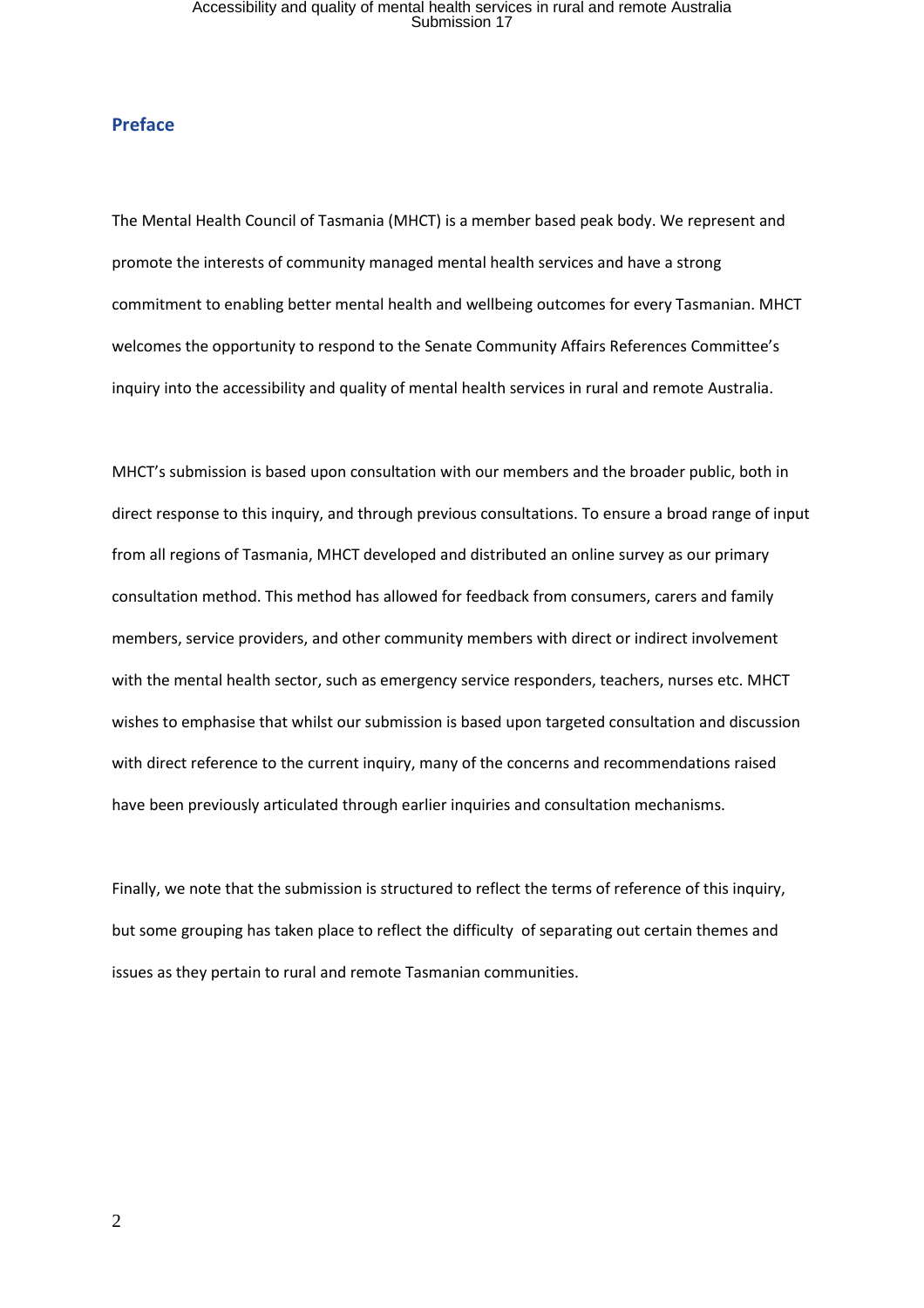### **Determination of the term 'rural and remote' for the purpose of this submission**

In line with the Australian Bureau of Statistics document, 'ASGC Remoteness Classification: Purpose and Use' for the purpose of this submission, MHCT has classified the entire state of Tasmania as rural and remote, in line with Tasmania being regarded as rural or remote when considered within the context of the whole of Australia.

#### The ABS asserts:

*There is no widely accepted standard which determines just exactly where the 'city' becomes the 'country', i.e. how remote is remote. The boundary between RA classes is therefore relatively arbitrary. The ASGC Remoteness classification simply groups areas into classes where all members of a class have similar, but not identical, characteristics of remoteness. The underlying measure of relative remoteness is also an all of Australia view. Thus remote parts of Tasmania are remote because of their location in the context of Australia not their location within Tasmania.<sup>i</sup>*

Within the framework of a national inquiry, Tasmania's rural and remoteness in the context of the whole of Australia is important to represent. Organisations such as The Royal Flying Doctor Service (RFDS) use the term 'rural and remote' to describe all areas outside Australia's major cities. This includes areas that are classified as inner and outer regional (RA2 and RA3 respectively) and remote or very remote (RA4 and RA5 respectively) under the Australian Statistical Geography Standard (ASGS).<sup>ii</sup> The entirety of Tasmania falls under these categories, as represented in figure 1 and 2 below.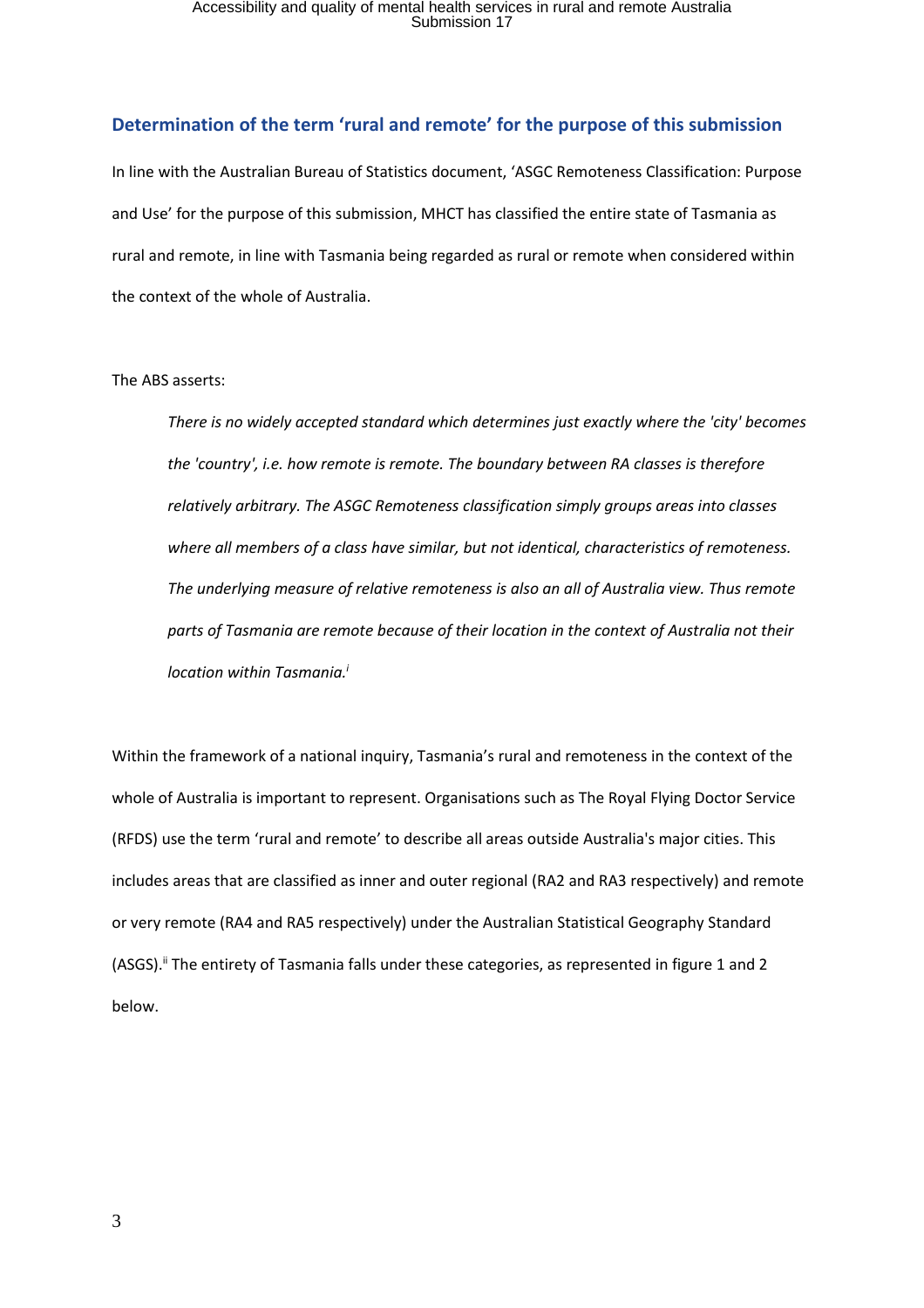

**Figure 1.**

2011 Australian Statistical Geography

Standard remoteness structure<sup>iii</sup>

#### **Figure 2.**

2011 Australian Statistical Geography

Standard remoteness areas - Tasmania iv

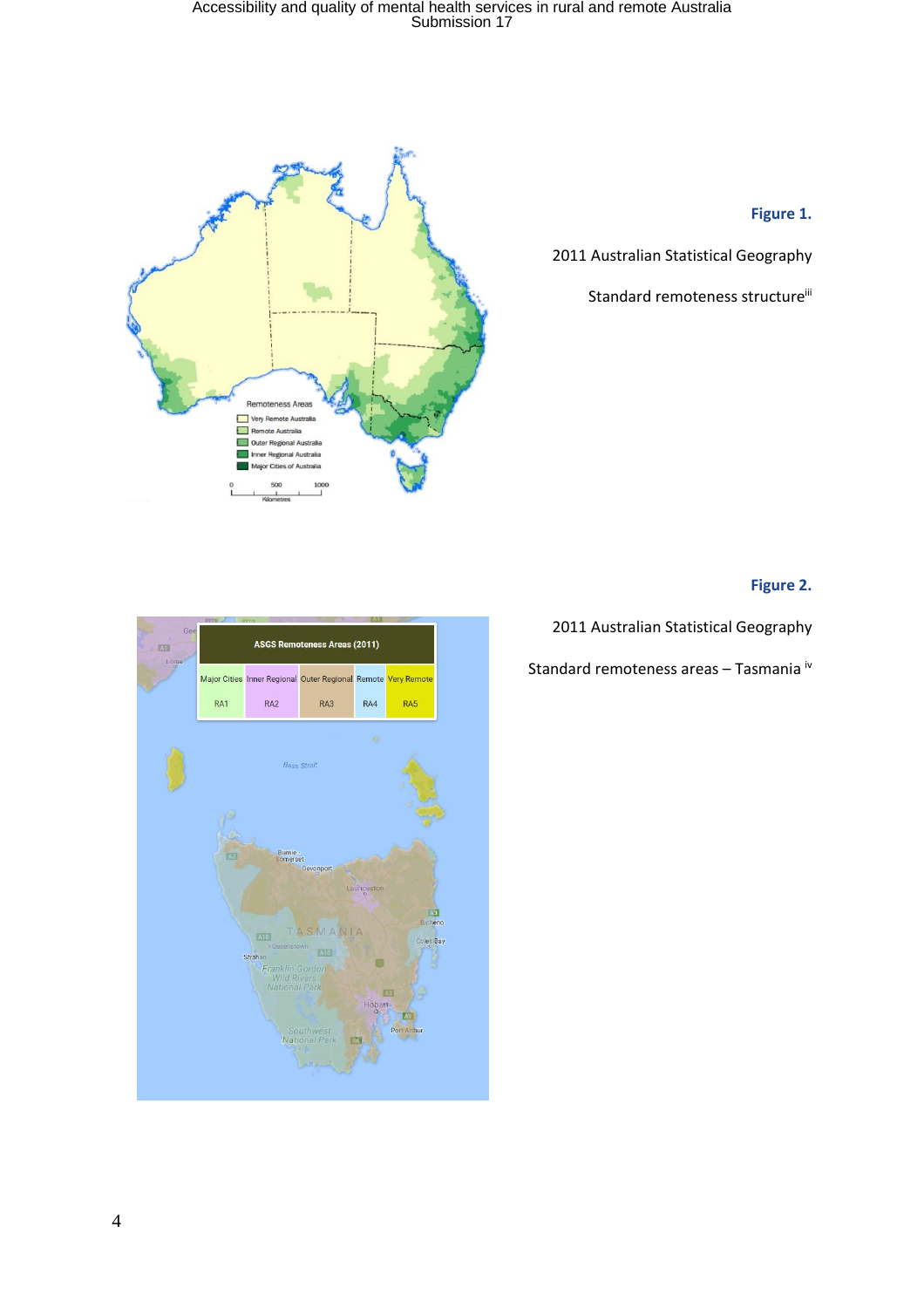#### **Section One**

#### **Terms of reference addressed:**

**a) Underlying causes of rural and remote Australians accessing mental health services at a much lower rate**

**b) The higher rate of suicide in rural and remote Australia**

**e) Attitudes towards mental health services**

Many factors influencing the mental health of people in rural and remote locations are intensified by qualities unique to their local environments. A lack of access to mental health services within these areas can then further increase the severity and prevalence of mental health conditions. Our consultation has shown that social isolation is a highly influential factor, impacting on the mental health of rural and remote Tasmanians, with 83% of respondents indicating social isolation as a key contributing factor impacting on the mental health of individuals within Tasmania. Whilst social isolation rated highly, it was also closely followed by concerns such as stress (76.42%), alcohol and other drug use (75.61%), unemployment (73.98%), lack of income (67.48%), and trauma (61.79%). Further factors highlighted included negative community attitudes about mental health issues (stigma), lack of community support, lack of housing, violence, and limited access to transport. Additionally, other respondents highlighted further occupational and environmental factors which can be considered unique to rural and remote environments, such as, "adverse seasonal conditions", "some farmers can do excessive hours of work per day - [impacting on] lifestyle balance," and "high risk occupations, climate change factors and easy access to [fatal means] … eg. firearms."

These additional influences unique to, or exacerbated by, rural and remote locations also provide invaluable insight into factors that may contribute to the higher rates of suicide in rural and remote Australia. When asked about their thoughts on the reasons suicide rates are higher in rural and remote areas, many within our consultation group emphasised social isolation as a significant factor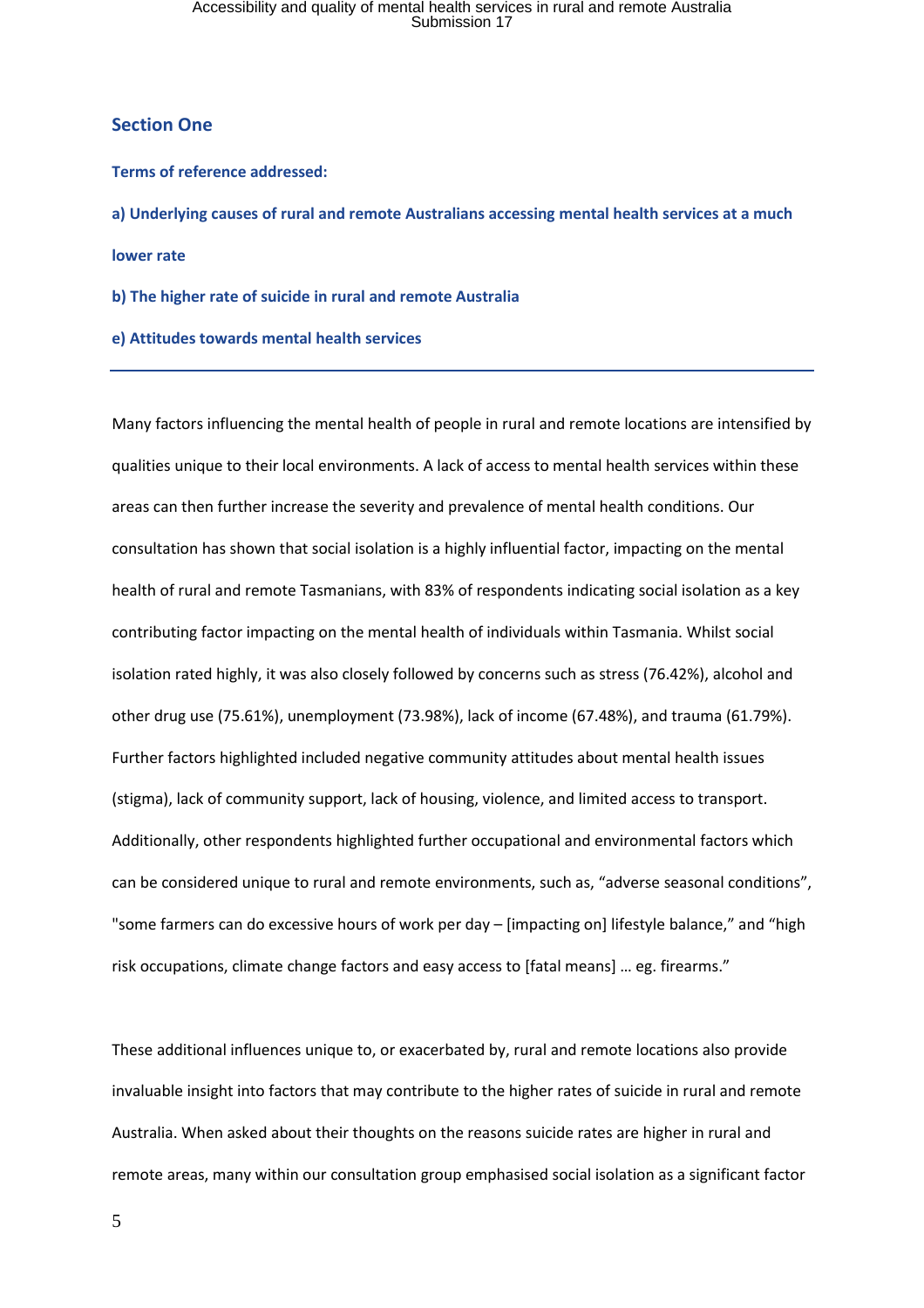in higher suicide rates. Our consultation received a large amount of feedback highlighting the complexities of this issue, further emphasising that for many rural and remote communities, the impact of suicide is intensified due to the size of communities. One individual in response to our consultation reinforced this perception, stating:

*"Rural and remote suicides rates are complex and [require] a multi-dimensional approach. Social isolation and the socio-economic marginalisation of rural and remote communities are contributing factors requiring upstream preventative and public health approaches rather than the downstream curative psycho-medical approach. The legal and social implications of suicide are further exacerbated in rural and remote contexts."*

Further to social isolation, other factors contributing to the higher rates of suicide included unemployment, stigma in accessing mental health services, and geographical distance from, and a lack of access to, mental health services. One consumer consulted explained how geographical distance can be a huge barrier alone, but for many people located within a rural or remote area, there are a combination of other circumstances also influencing their ability to access services:

"I have to travel 230km return to see a psychologist. I'm very disabled and it takes a lot to *get ready and travel the three-hour return trip for a 1 hour appointment. Most people can't do this, especially without a support person to help them."*

Survey respondents have highlighted a number of reasons why rural and remote Tasmanians access mental health services at a much lower rate. Whilst geographical location is an obvious barrier for many, 82% of respondents also identified having limited access to a range of services as a challenge, with another 78% of respondents highlighting the challenge of knowing what supports are available. Additionally, over 50% of our respondents indicated other impediments including service costs,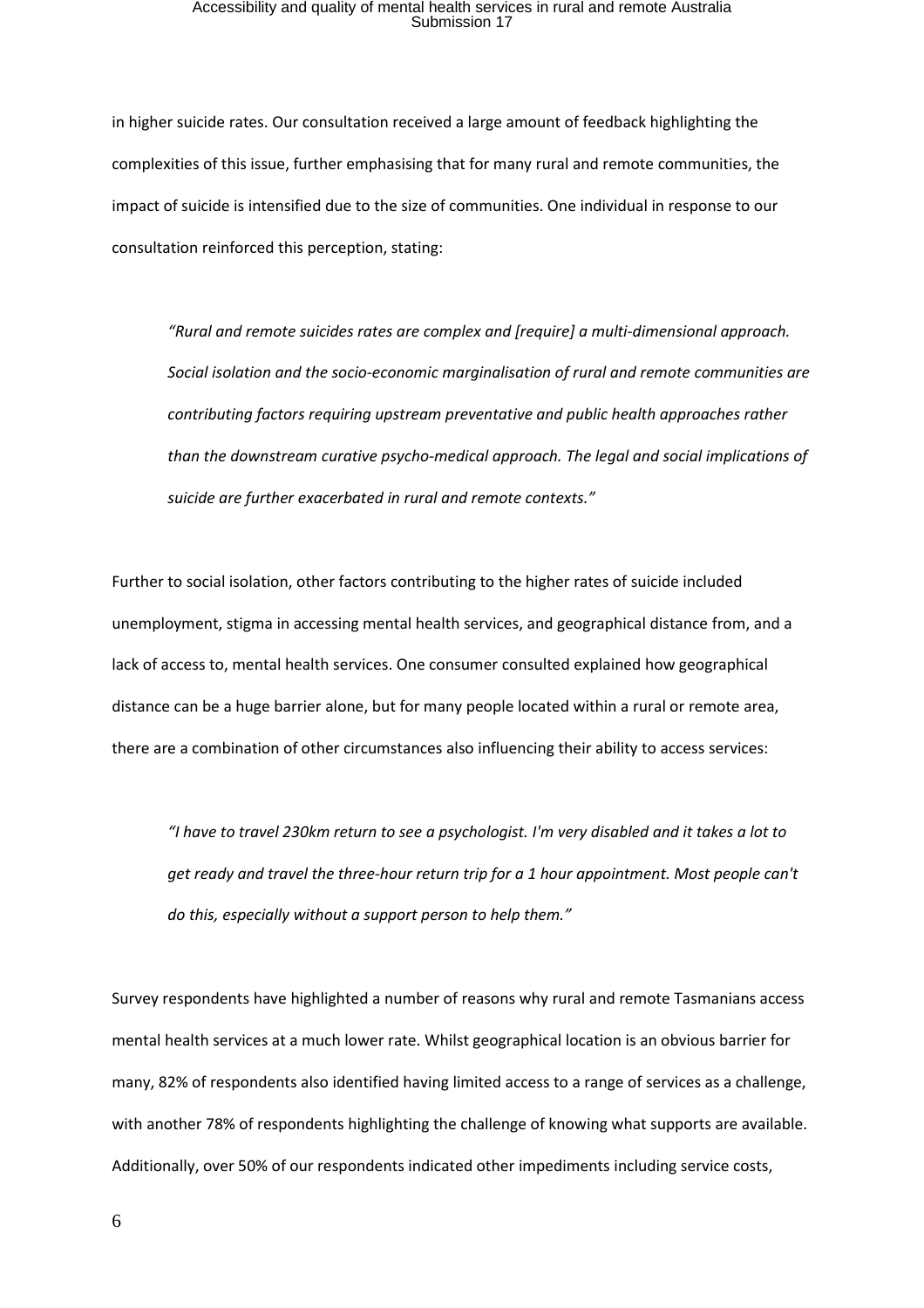admitting and recognising a need for support, and transport to services as other stated challenges. Further to this, anecdotal evidence from our consultation suggests that often access to GPs in rural and remote areas may be limited, and that GPs who are available may not always be equipped and skilled to deal proactively with mental health concerns.

Our consultation has highlighted how often barriers to accessing services, and factors contributing to higher rates of suicide, are rarely experienced in isolation of one another, and how many respondents experience a combination of these challenges. This combination can result in some individuals having no access to services, whilst also being more susceptible to influences that are known to contribute to a higher risk of suicide. Due to this combination, rural and remote communities face an increased level of vulnerability.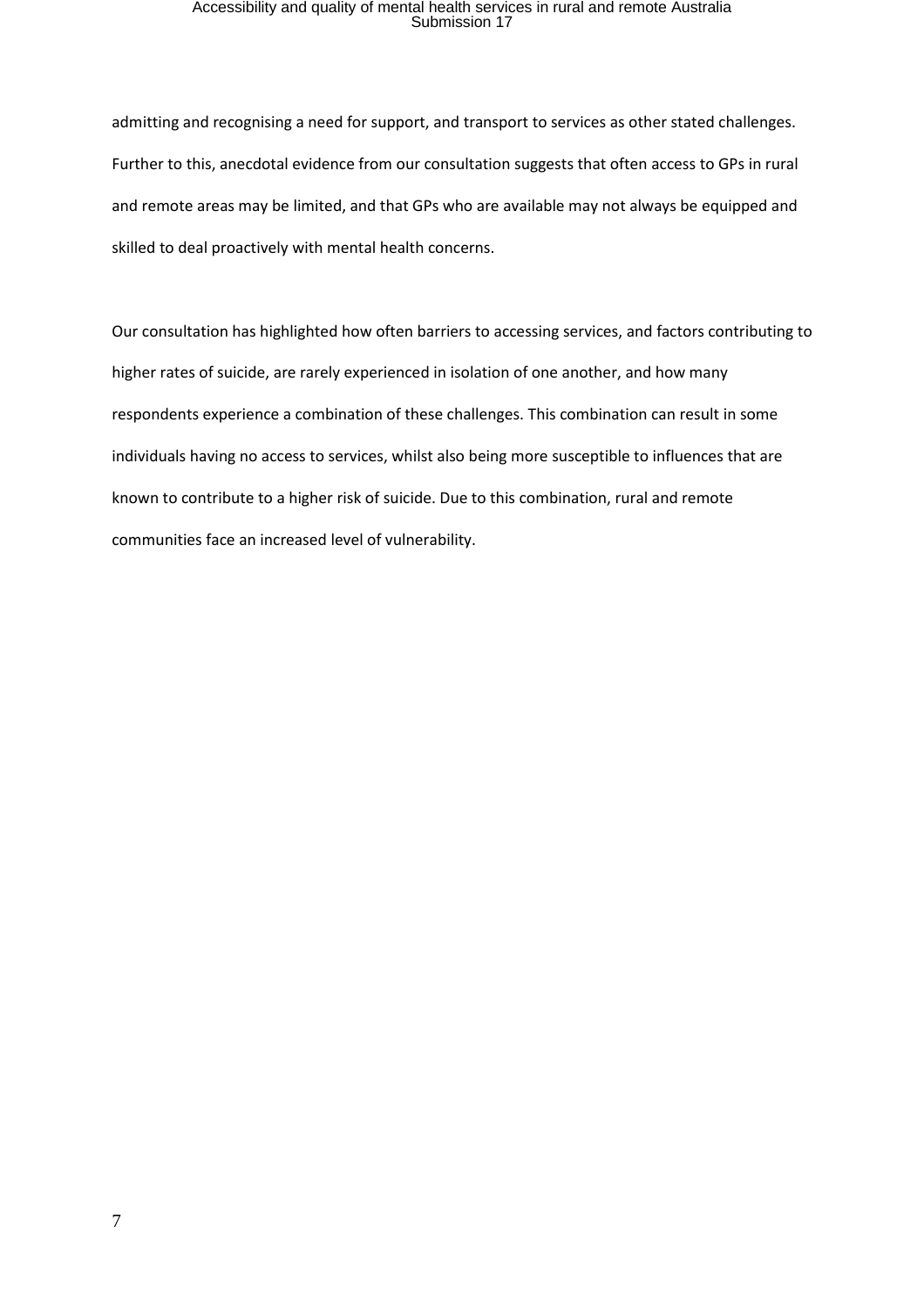#### **Section Two**

**Terms of reference addressed:**

**c) the nature of the mental health workforce**

**d) the challenges of delivering mental health services in the regions**

Other than Hobart and surrounds, all of Tasmania is classified as a district of workforce shortage for psychiatry in accordance with The Australian Government's Department of Health Doctor Connect resource (figure 3). When asked about the challenges in delivering services within rural and remote locations, respondents within our consultation groups indicated that gaining initial access to services in Tasmania is challenging, and may involve significant waiting periods, with one consumer stating:

*"There are not enough psychologists to see the number of people who are needing help. Waiting lists are too long and if someone is already reluctant to seek help, being told that a mental health provider is not taking new patients, it makes them shy away from asking for help again."*



#### **Figure 3.**

Districts of Workforce Shortage for Psychiatry,

ASGC-RA (2006) **<sup>v</sup>**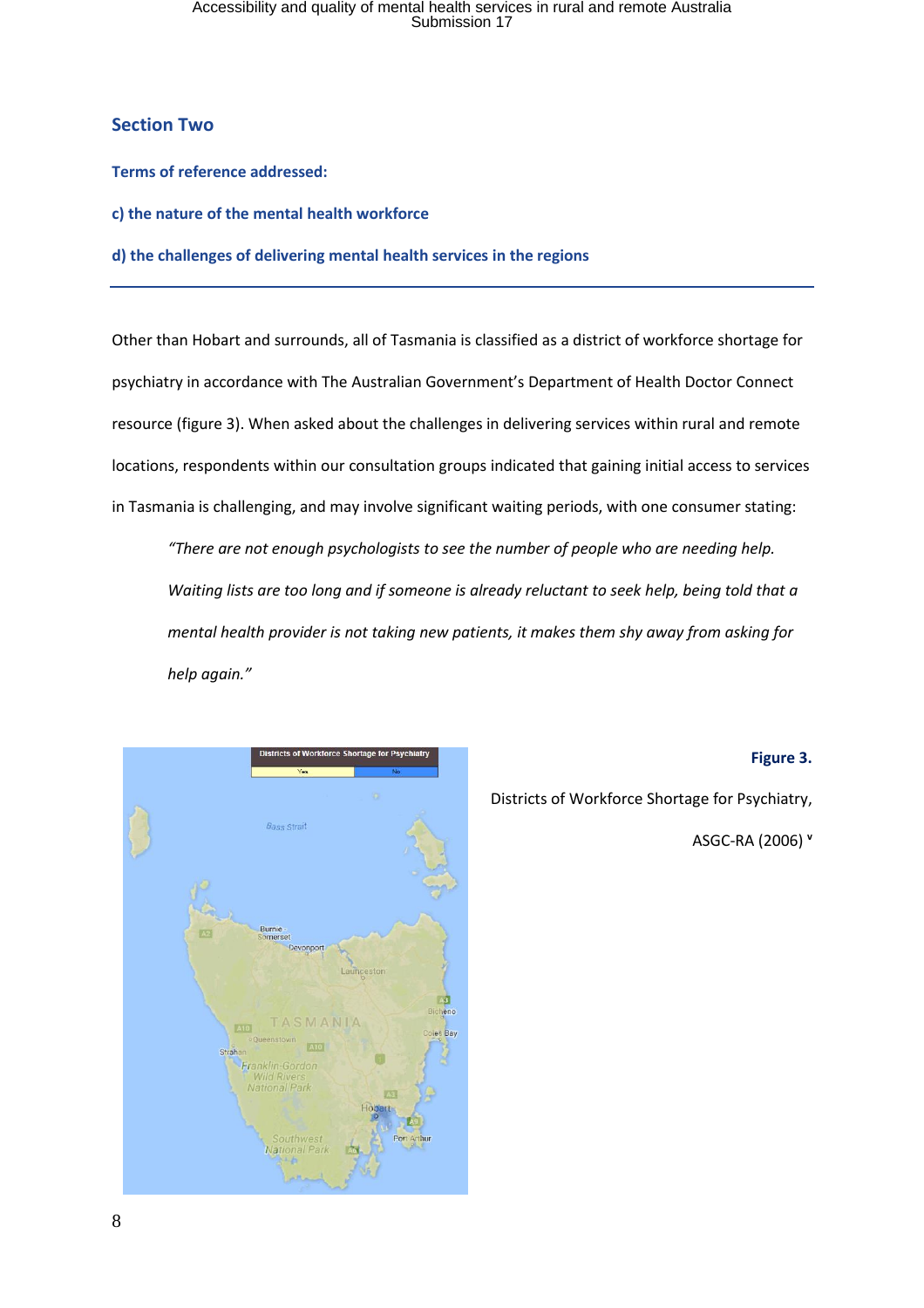In addition to already acknowledged workforce shortages, MHCT members have previously raised significant concerns about the impact of NDIS rollout on the nature of the Tasmanian mental health workforce. This issue was raised consistently again by providers of mental health services during our consultation for this inquiry. During discussion surrounding the main challenges in delivering and accessing mental health services in rural and remote Tasmania, one provider asserted:

*"Having access to good quality and consistent mental health services. Psychiatrists and psychologists often change and then the person has to start all over again. Also gaining access can be an issue and there are only so many appointments they can attend. Programs are now closing due to the NDIS and people are more likely to fall through the gaps if they are unsure as to whether they can apply or be accepted by the NDIS."*

Within previous consultations on the impact of the NDIS, invidividuals who discussed this topic with us indicated that as the funding for current community- delivered psychosocial support programs dries up – namely, Partners in Recovery (PIR), Personal Helpers and Mentors Scheme (PHaMS), Day to Day Living (D2DL) and Mental Health Respite: Carer Support (MHR:CS) – there is an equivalent and increasing loss of staff. In fact, a number of our members say they expect most program staff to turn over completely and that they will require an entirely new workforce to come on board in order to deliver supports under the NDIS.

Other workforce impacts include the shift to casualisation, reflecting the fact that organisations can only afford to pay staff per unit of care that they deliver, and the loss of professional development opportunities, supervision, and career pathways within the sector. These are significant structural and cultural shifts for individual workers and organisations to grapple with, but they also present very real challenges for the mental health sector as whole. Without the introduction of targeted strategies to retain staff and sustain organisations through this period of transformative change, we

9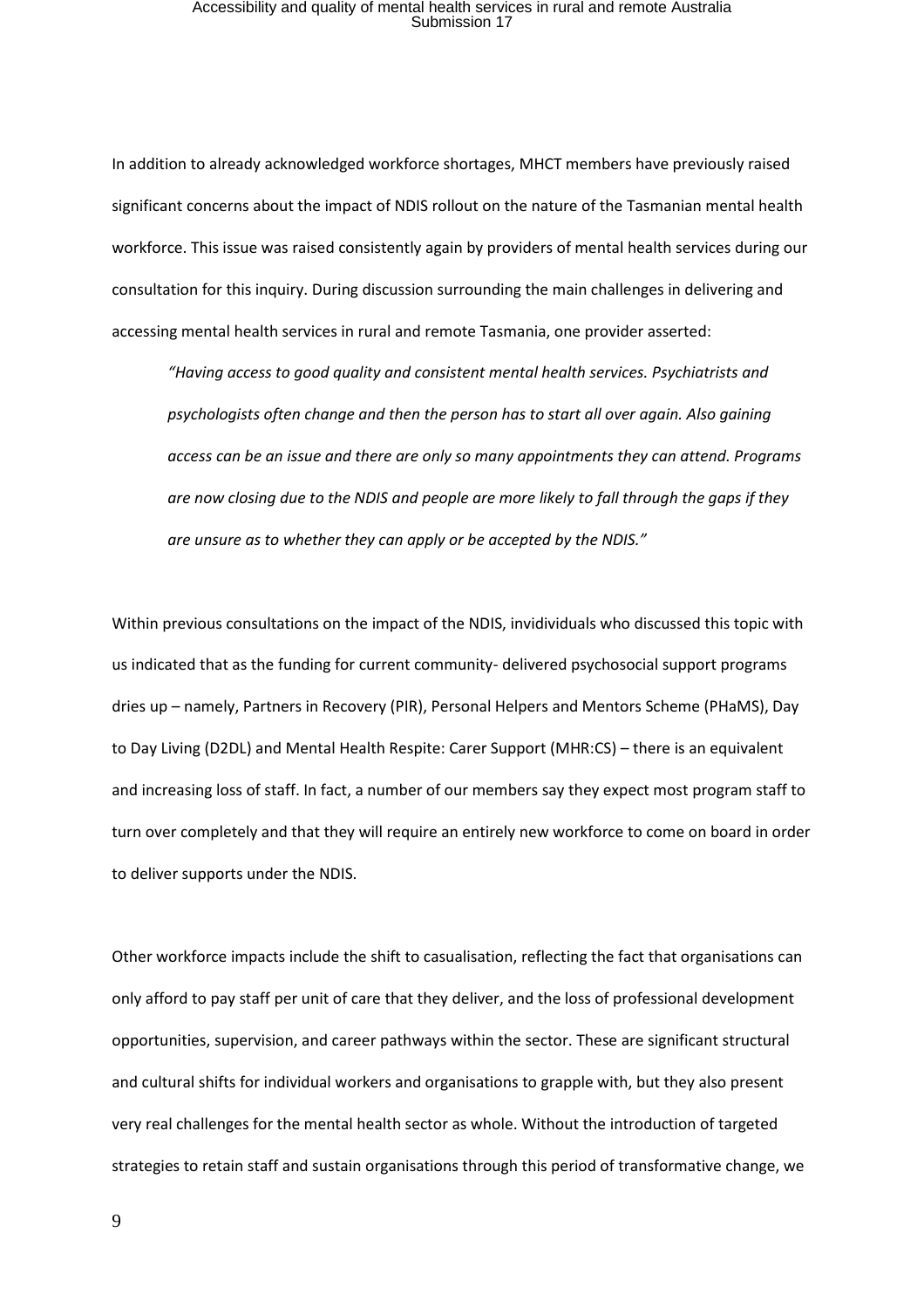risk losing much of the acquired skill and expertise within Tasmania's community mental health workforce.

The NDIS is also impacting on the nature of the mental health workforce with specific reference to isolated Tasmanians through not adequately considering the direct and indirect travel costs of consumers or providers within plans. This creates a number of difficulties for both consumers within rural and remote areas of the state already limited in their access options, and also for providers who are either having to operate at a loss to provide services to these consumers, or are simply unable to provide any supports at all.

The NDIS is quickly becoming one of the biggest challenges to delivering mental health services in particular to rural and remote communities, and can also be considered to be one of the most influential factors that is impacting on the nature of the mental health workforce within Tasmania. We are beginning to see the impact of this on the future of Tasmania's already limited sector, with some specialist mental health service providers reporting that they have elected not to offer NDIS services, others indicating they will reduce the number or type of services they offer, and still others considering merging with generalist disability providers. This leaves a question mark hanging over the survival and viability of many individual service providers, but also over the sector as a whole, as a reduction in individual organisational service capability inevitably means a reduction in overall sector capacity.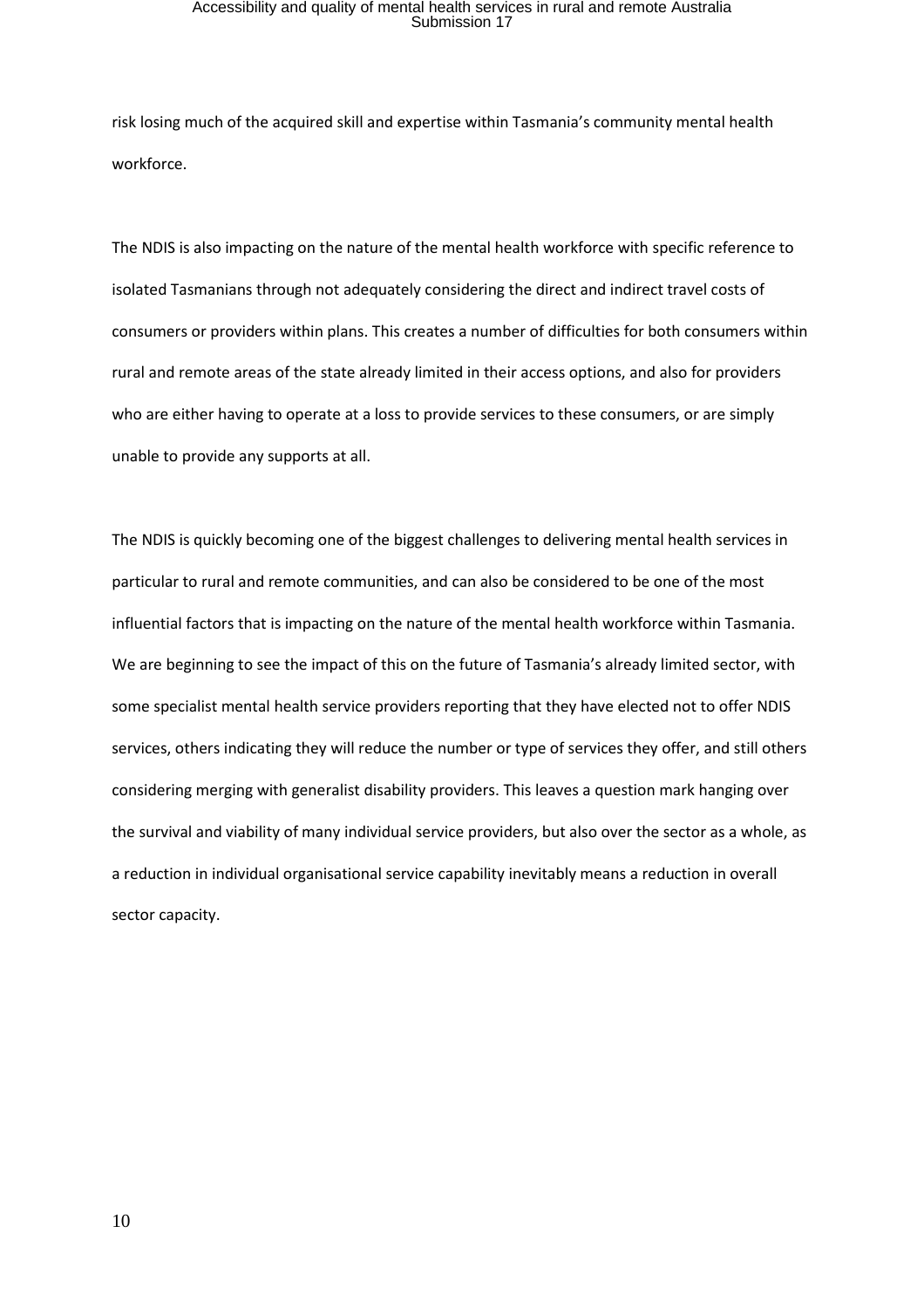### **Section Three**

#### **Terms of reference addressed:**

**f) opportunities that technology presents for improved service delivery**

Our consultation has indicated initial positive attitudes towards using technology to support access to mental health services, with 68.03% of respondents indicating they would be comfortable in doing so. Of these, respondents indicated video link or skype from home, mental health web-pages and live chat as the most appealing options. Whilst this is positive feedback, many also emphasised the importance of technology being utilised in conjunction with traditional face to face services, rather than a standalone support option, with one respondent asserting:

*"Maybe for maintenance appointments but initial assessments and initial appointments need to be in person to build rapport."*

Whilst this initial feedback does indicate that there are potential opportunities for technology to be used to improve service delivery, 22.13% of respondents did not feel comfortable using technology to access mental health services, naming concerns such as:

*"The internet in Tasmania does not necessarily make using a technology based service delivery enjoyable. Drop outs and lagging can make an interaction unenjoyable."*

*"These services are a great idea, but are not necessarily viable for a large portion of vulnerable people in remote areas due to lack of access to technology, or lack of knowledge on how to utilize it properly."*

"It sounds like a grand idea, though here we operate on 3 G, yes 3G not 4G, the internet is *VERY unreliable and drops out often, there are no more ports for people to get internet so the options are very expensive which does not make it any more reliable, the library is open*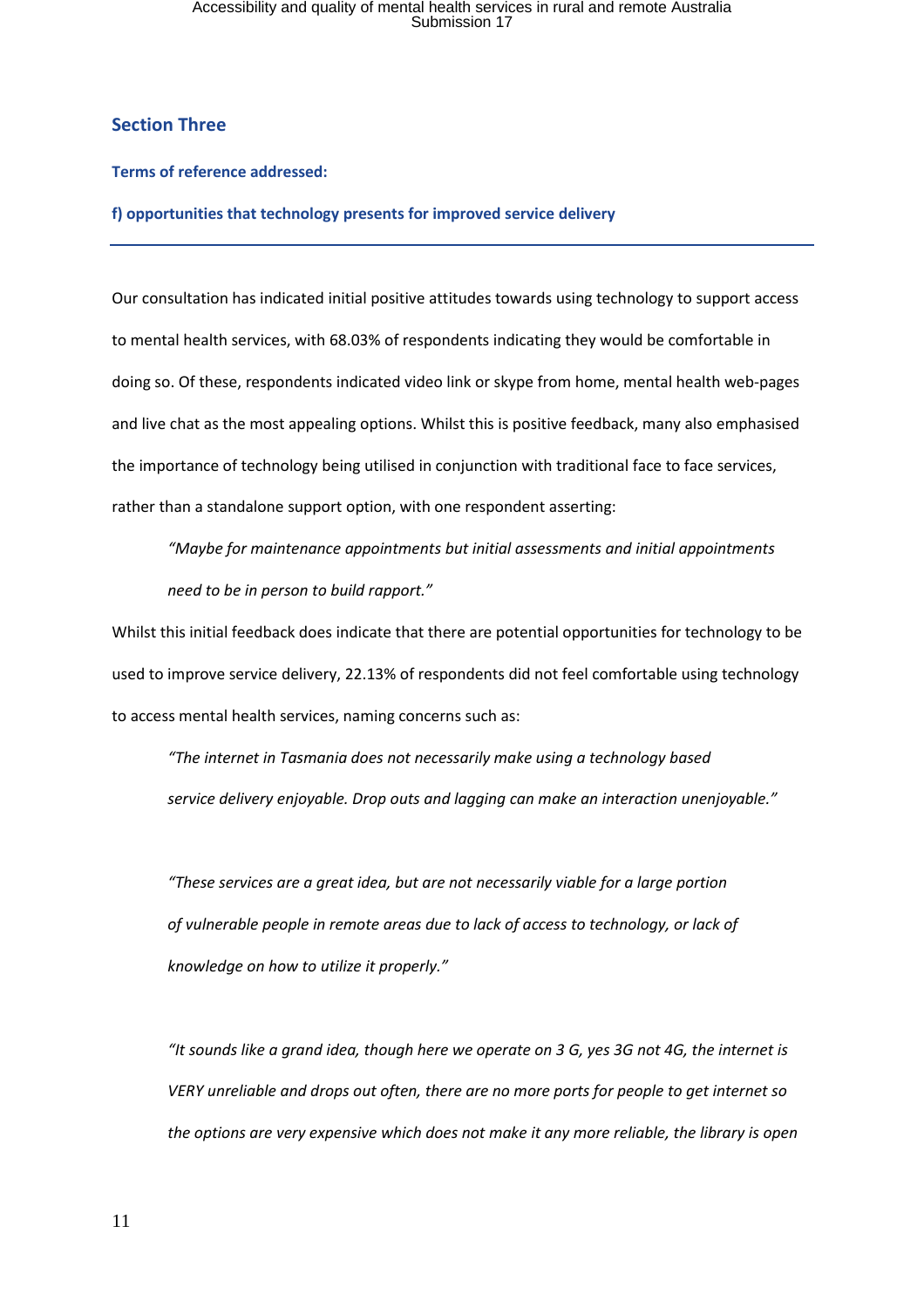less than 10 hours a week, and we can often go all weekend with no internet and did I say it *is very slow. It is not a good idea because it is not reliable."*

Whilst our member consultation survey did indicate positive responses towards the use of technology for improved service delivery, MHCT wishes to highlight that this was an online survey, therefore only sampling populations which do have internet access. As such, we believe it is important to emphasise that within Tasmania, access to the internet, particularly in rural and remote areas of the state, is limited and in some cases, non-existent.

The 2016 Australian census indicated that 19.5% of Tasmanians did not have internet accessible from their home, and whilst these statistics do show that 78% of Tasmanians do have access to the internet from their home<sup>vi</sup>, this data does not take into consideration access reliability, affordability or individual digital ability, which are all factors that impact on the realistic usability of these potential technological opportunities for improved service delivery.

A more in-depth indicator of Tasmania's digital divide is the Australian Digital Inclusion Index. In 2017, Tasmania's Australian Digital Inclusion Index (ADII) score was 49.7, with Tasmania's score being the lowest of any state or territory in Australia. This score was consistently the lowest nationally across all three sub- indices, with these being:

Access (Tasmania scored 63.2, against Australia's national average of 69.6), the Affordability measure (45.8, against 52.7 nationally), and; Digital Ability (39.9, against 47.3 nationally)<sup>vii</sup>

As such, whilst there is some initial positivity from our sample group surrounding the potential opportunities that technology presents for improved service delivery, there is also significant digital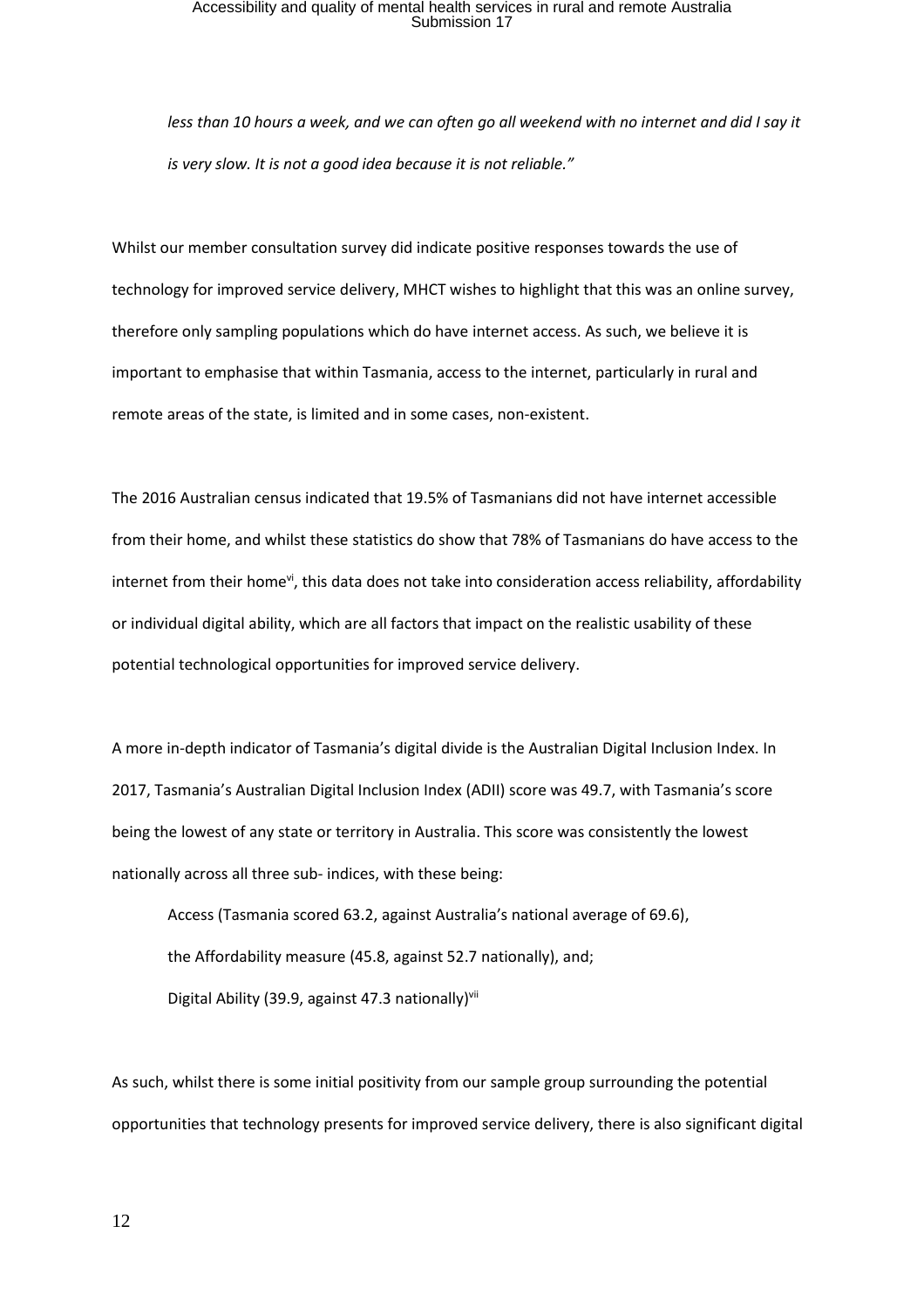disadvantage state-wide and MHCT would urge this to be a key consideration in any future

initiatives.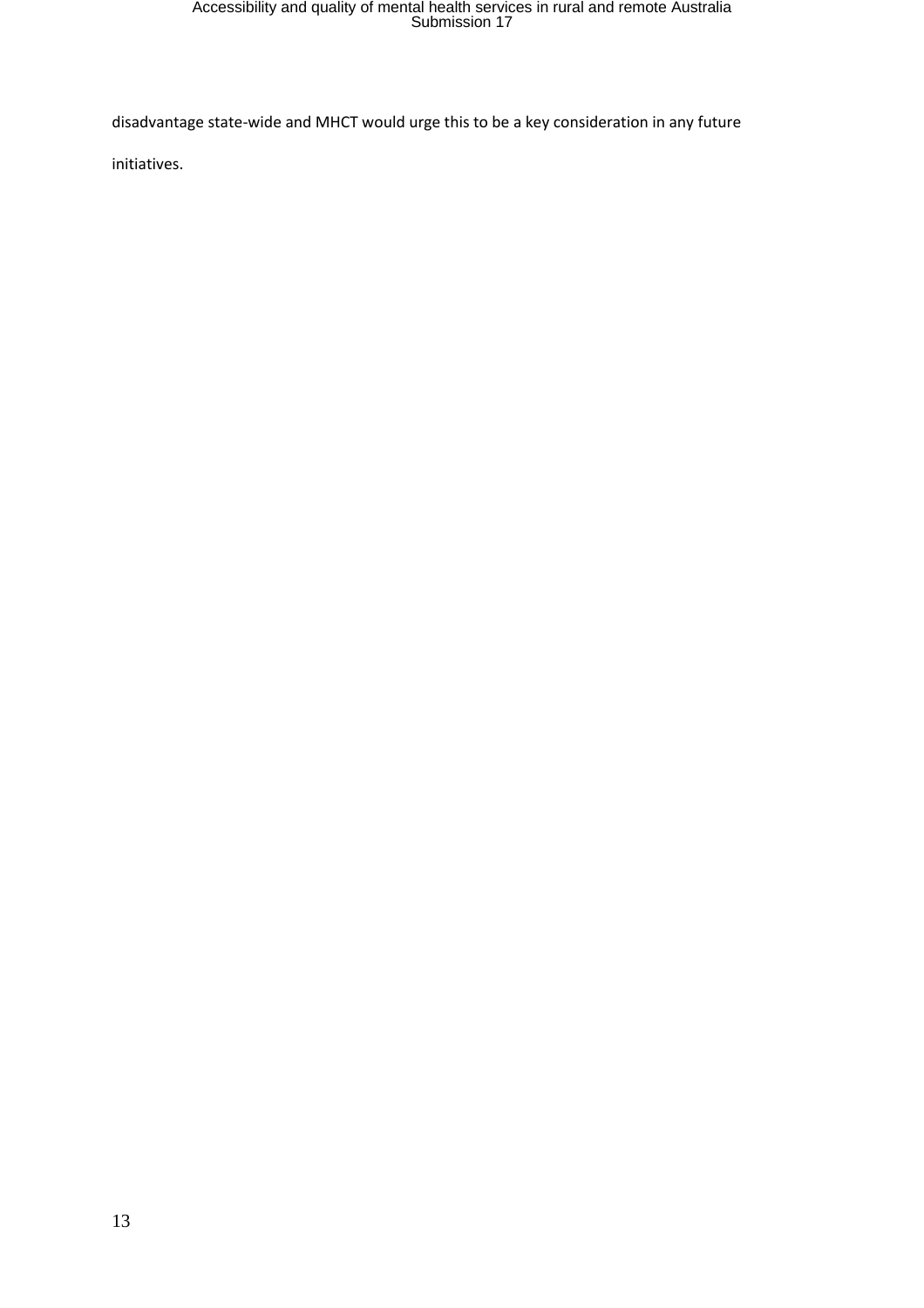### **Conclusion**

Our consultation has identified a number of consistent challenges for Tasmanians in regards to their mental health and access to support services in rural and remote locations, as well as a number of recommendations and considerations. The key concerns raised consistently throughout our consultation include:

- 1. Lack of available services
- 2. Lack of knowledge of appropriate and available services particularly amongst consumers, carers and families
- 3. Stigma attached to accessing mental health services, particularly in smaller communities
- 4. Combined barriers when attempting to access services, including but not limited to, geographical barriers, transport challenges and cost concerns
- 5. Social and geographical isolation particularly in relation to higher rates of suicide
- 6. Digital, meaning potential opportunities that technology presents for improved service delivery are reduced

These key concerns have been raised consistently throughout our consultation, by consumers, carers and family members, service providers and other community members. Combined, these challenges not only contribute to increased vulnerability for rural and remote communities, but also to an alarming level of individuals who find that they unable to access services in areas that are already experiencing higher rates of suicide.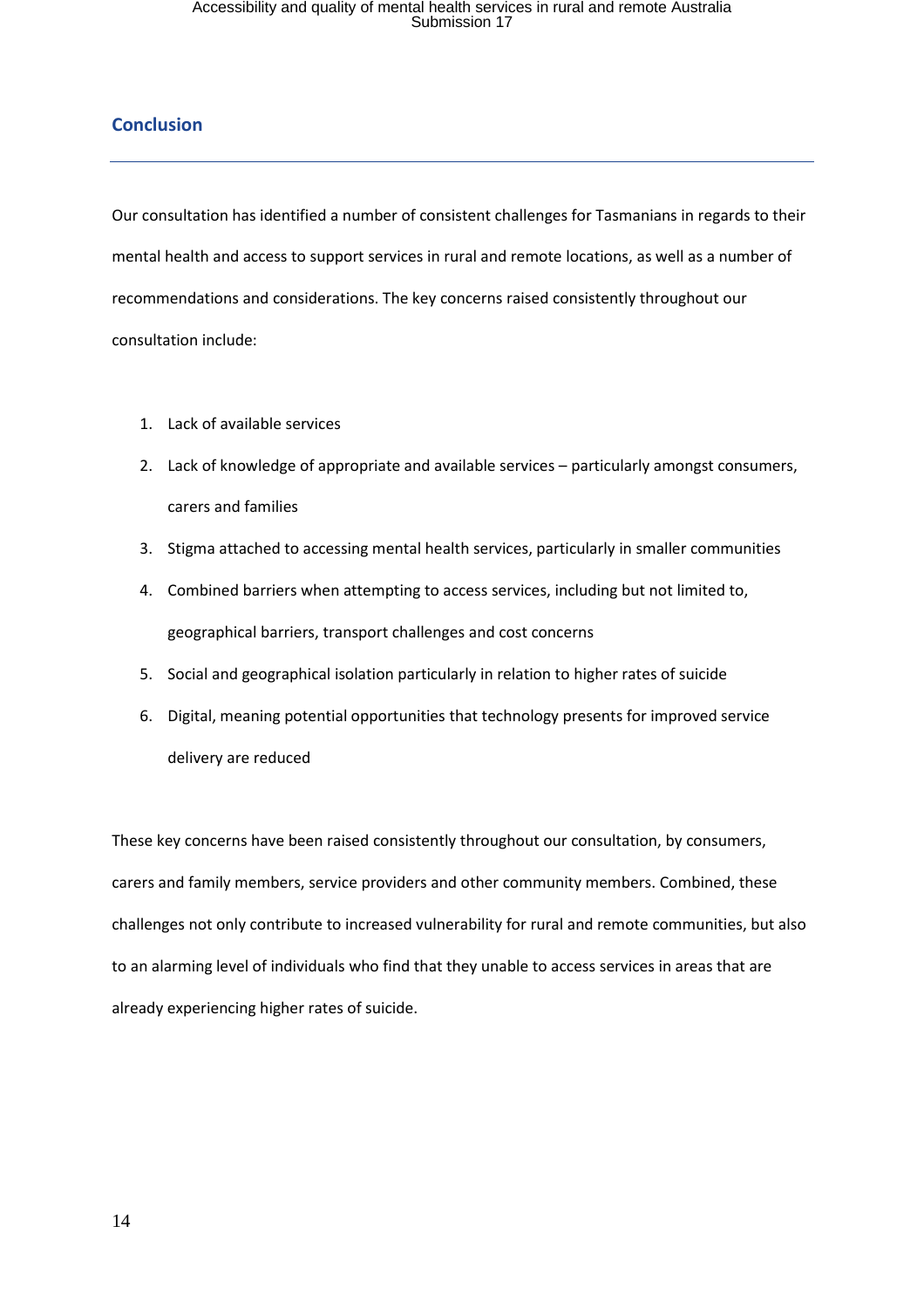### **Recommendations**

In response to the diverse and valuable feedback we received during our consultation period, MHCT writes to make the following recommendations:

- 1. Implement strength and capacity building programs to empower rural and remote communities to respond and support the improvement of mental wellbeing and minimise social isolation.
- 2. Identify successful technological supports that can be adapted to cater for communities which experience digital disadvantage while ensuring that any technological initiatives are not implemented in isolation of traditional support methods.
- 3. Adopt targeted initiatives to increase individual capacity to access supports, to lessen the impact of direct and indirect obstacles experienced by rural and remote communities. Eg increased costs, transport needs, the need to take time off work to travel etc, that are often experienced by rural and remote communities.
- 4. Develop and implement professional and community education strategies specifically tailored for rural and remote communities, to decrease stigma and increase community knowledge - including information on various mental health conditions, available service options, access options, wait times and alternatives.
- 5. Ensure a range of step-up and step-down supports are available within rural and remote locations to provide consumers, carers and families with individualised supports. This should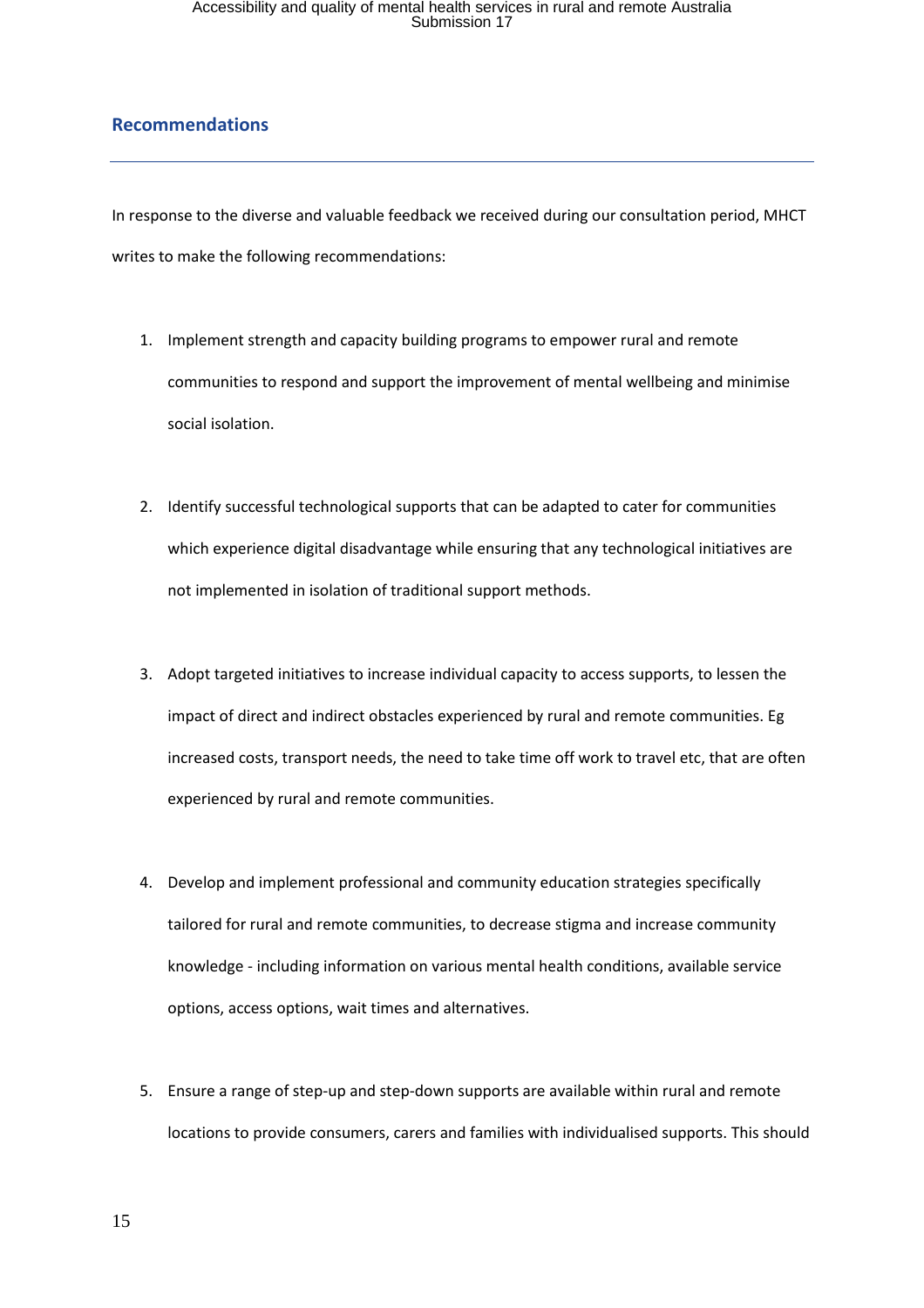be delivered in conjunction with processes that will identify the changing level of support needs within these communities, and then respond to these accordingly.

- 6. Consider the need for improved infrastructure such as localised service directories and client centred records to provide both professionals and consumers with the tools and knowledge to make individualised choices about their care, allowing a streamlined transition between services and an overall strengthening of care pathways.
- 7. Implement a workforce strategy tailored to suit the unique needs and environments of rural and remote communities. This strategy should include tailored solutions to addressing specialist workforce shortages, whilst also upskilling the existing workforce.